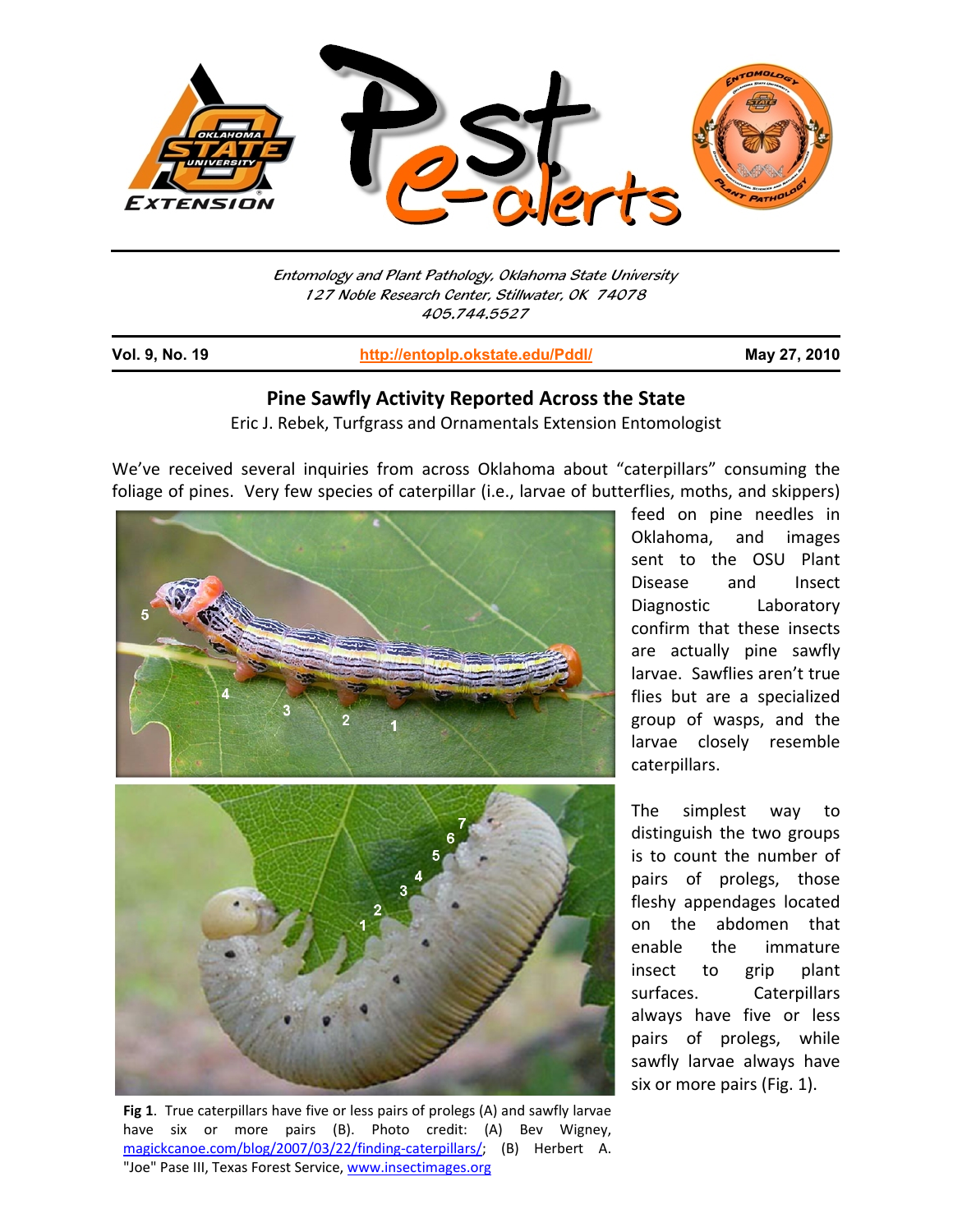**Description:** Adult pine sawflies, *Neodiprion* spp., are wasps but do not have the narrow waist found in other wasps like mud daubers. Females are reddish brown with dark brown, black, or bluish black markings, while males are mostly black. Adults measure about 1/2 inch long. Pine sawfly larvae are caterpillar-like and have eight pairs of abdominal prolegs. Three species commonly occur in Oklahoma and are described below.

Redheaded pine sawfly, *Neodiprion lecontei* (Fitch) ‐ Larvae are yellowish white with six rows of black spots running down the body. The head is reddish orange (Fig. 2A).

Blackheaded pine sawfly, *Neodiprion excitans* Rohwer ‐ Larvae are dull or olive green with a series of elongate spots running down each side of the body and a large spot on the top of the last segment. The head is black (Fig. 2B).

Loblolly pine sawfly, *Neodiprion taedae linearis* Ross ‐ Larvae are dull or olive green with a black stripe running down each side of the body. The dark spot on the last segment is absent or has a lighter central area. The head is reddish brown to dark brown (Fig. 2C).



**Fig 2**. Redheaded pine sawfly (A), loblolly pine sawfly (B), and blackheaded pine sawfly (C). Photo credits: (A) John A. Weidhass, Virginia Polytechnic Institute and State University, www.insectimages.org; (B) W.H. Bennett, USDA Forest Service, www.insectimages.org; (C) Arnold T. Drooz, USDA Forest Service, www.insectimages.org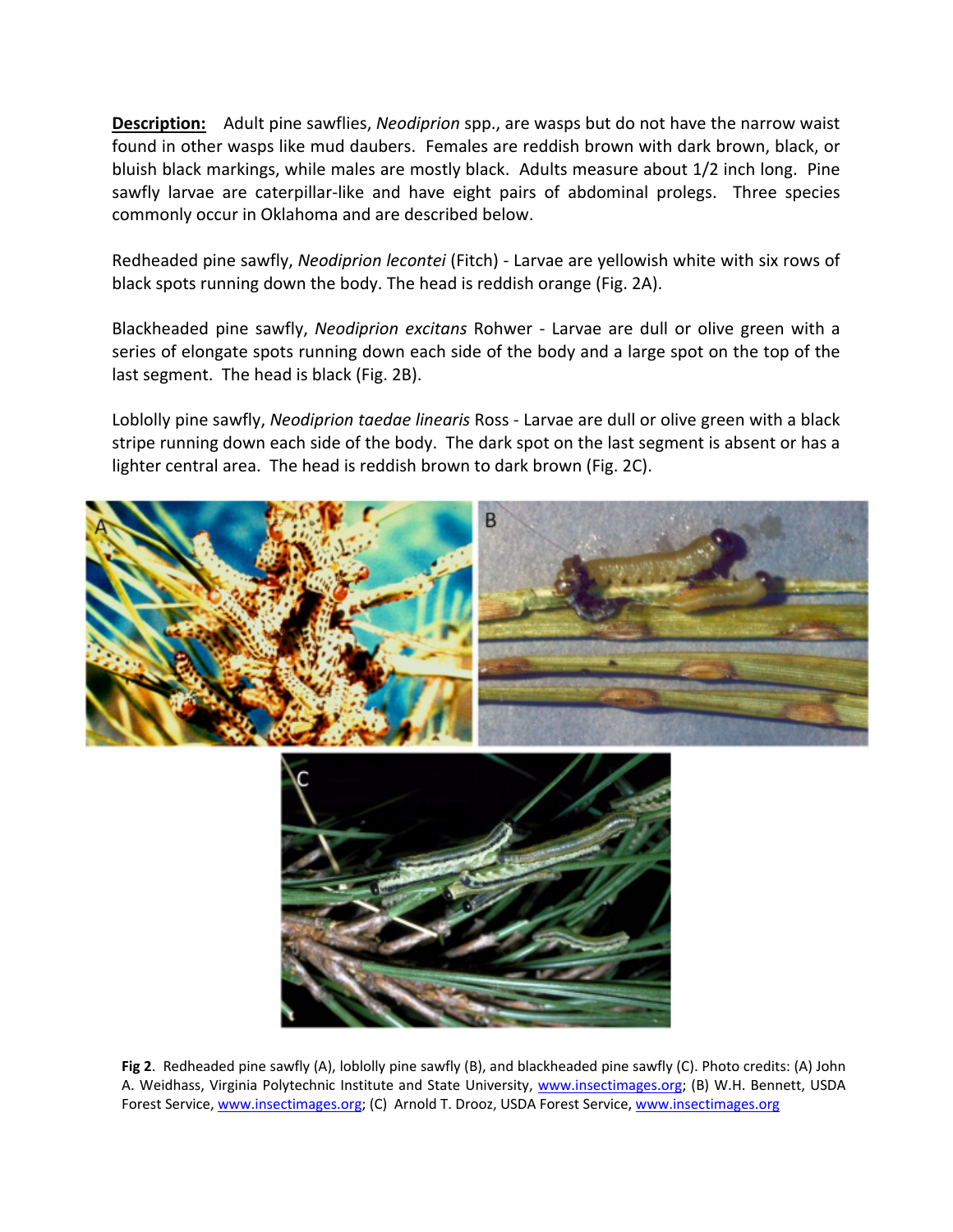**Distribution:** The redheaded pine sawfly is found throughout the entire eastern United States and southeastern Canada, while the blackheaded pine and loblolly pine sawflies are found in the southeastern United States. In Oklahoma, all three species typically are found in the eastern edge of the state where pines are native.

**Life Cycle:** Pine sawflies overwinter as cocoons in the soil or duff, mostly under pine trees. Adults emerge in May or early June and mate. Females have a saw‐like ovipositor, hence the common name, sawfly. The ovipositor is used to cut slits into pine needles, in which eggs are laid. The yellowish-white oviposition scars and eggs are characteristic signs of attack (Fig. 3). Larvae feed on the needles for three to five weeks before leaving the trees to pupate. In Oklahoma, the loblolly pine sawfly has only one generation per year, while the blackheaded pine sawfly probably has two generations per year and the redheaded pine sawfly appears to have three generations per year.



**Fig 3**. Redheaded pine sawfly female laying eggs in pine needles. Note characteristic yellowish‐white oviposition scars and eggs. Photo credit: Lacy L. Hyche, Auburn University, www.insectimages.org

**Hosts:** The redheaded pine sawfly prefers young trees of jack, red, shortleaf, loblolly, slash, longleaf, pitch, and Swiss Mountain pine. It will also feed on white pine, larch, deodar cedar, and Norway spruce. The blackheaded pine sawfly prefers older trees of loblolly and shortleaf pine and will also feed on slash, longleaf, pond, and sondregger pines. The loblolly pine sawfly feeds on loblolly, shortleaf, and longleaf pines, but it prefers feeding on older loblolly pines.

**Damage:** Sawflies damage pine trees by feeding on the needles. They are present to some extent in eastern Oklahoma every year but only occasionally become common enough to cause much damage to forest or landscape trees. They are more likely to damage one or several trees in an ornamental situation. Complete defoliation can occur if infestations are heavy.